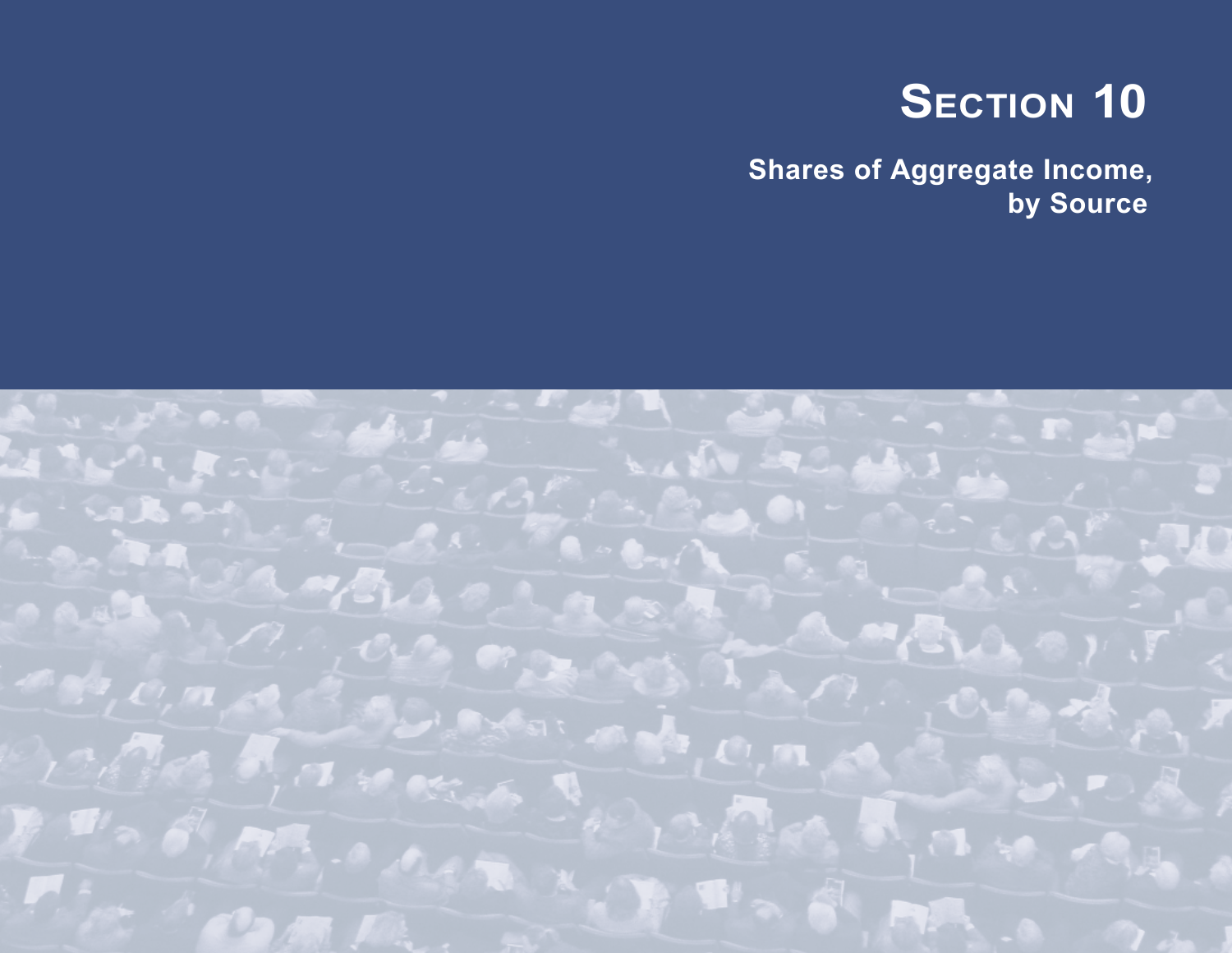**Age**. Age classification is based on the age of the person at his or her last birthday as of March 2015. A married couple's age is defined as the age of the husband—unless he is under age 55 and the wife is 55 or older, in which case it is the age of the wife.

**Aged unit**. With age 55 as the cutoff, aged units are defined as married couples living together at least one of whom is 55 or older—and nonmarried persons 55 or older.

**Marital status**. Married persons are married and living with their spouse. Nonmarried persons may be divorced, widowed, never married, separated, or married but living apart from their spouse.

**Race**. The categories White alone, Black alone, and Asian alone reflect respondents who reported only one race. Because of changes to the race category, data on race are not directly comparable to editions prior to 2002. A person's race is his or her reported race. A married couple's race is defined as the race of the husband.

**Hispanic origin**. Persons of Hispanic origin may be of any race. A married couple is of Hispanic origin if the husband is of Hispanic origin.

**Family**. A family is a group of two or more people (one of whom is the householder) related by birth, marriage, or adoption and residing together; all such people (including related subfamily members) are considered as members of one family.

**Social Security beneficiary**. A beneficiary may be receiving retired-worker benefits, dependents' or survivor benefits, disability benefits, or transitionally insured benefits.

## **Key Terms and Concepts for Section 10 1**

**Poverty**. The Census Bureau uses a set of money income thresholds that vary by family size and composition to detect who is poor. If a family's total income is less than that family's threshold, then that family, and every individual in it, is considered poor. The poverty thresholds do not vary geographically, but they are updated annually for inflation with the Consumer Price Index (CPI-U). The official poverty definition counts money income before taxes and excludes capital gains and noncash benefits (such as public housing, Medicaid, and SNAP benefits).

#### **Income sources**

**Retirement benefits**. Include Social Security benefits, Railroad Retirement income, government employee pensions, and private pensions or annuities.

**Social Security**. Includes retired-worker benefits, dependents' or survivor benefits, disability benefits, and transitionally insured benefits.

**Government employee pensions**. Include payments from federal (civil service), military, state or local governments.

**Private pensions or annuities** include payments from: companies or unions; annuities or paid-up insurance policies; and payments from individual retirement accounts (IRAs), Keogh, or 401(k) payments; or other retirement income.

**Earnings**. Include wages and salaries and self-employment. *Wages and salaries* is defined as total money earnings received for work performed as an employee during the income year. It includes wages, salary, Armed Forces pay, commissions, tips, piece-rate payments,

and cash bonuses earned, before deductions are made for taxes, bonds, pensions, union dues, and so forth. Earnings for self-employed persons in incorporated businesses are considered wage and salary. *Self-employment* is the combined income from farm and nonfarm self-employment.

**Asset income**. Includes income from interest, dividends, rent, royalties, and estates and trusts. *Interest* includes payments people received (or have credited to their accounts) from bonds, treasury notes, IRAs, certificates of deposit, interest-bearing savings and checking accounts, and all other investments that pay interest. *Dividends* include income from stock holdings and mutual fund shares. The CPS does not include capital gains from the sale of stock holdings as income. *Rents, royalties, and estates and trusts* includes net income from the rental of a house, store, or other property, receipts from boarders or lodgers, net royalty income, and periodic payments from estate or trust funds.

**Public Assistance**. Includes Supplemental Security Income and other monetary public assistance programs. Noncash benefits are not included.

**Other income** is total income minus retirement benefits, earnings, income from assets, and public assistance. Some income sources represented in this category include worker's compensation, unemployment benefits, alimony, child support, and financial assistance from friends and relatives.

<sup>1</sup> For more information, consult the Glossary at the front of this publication.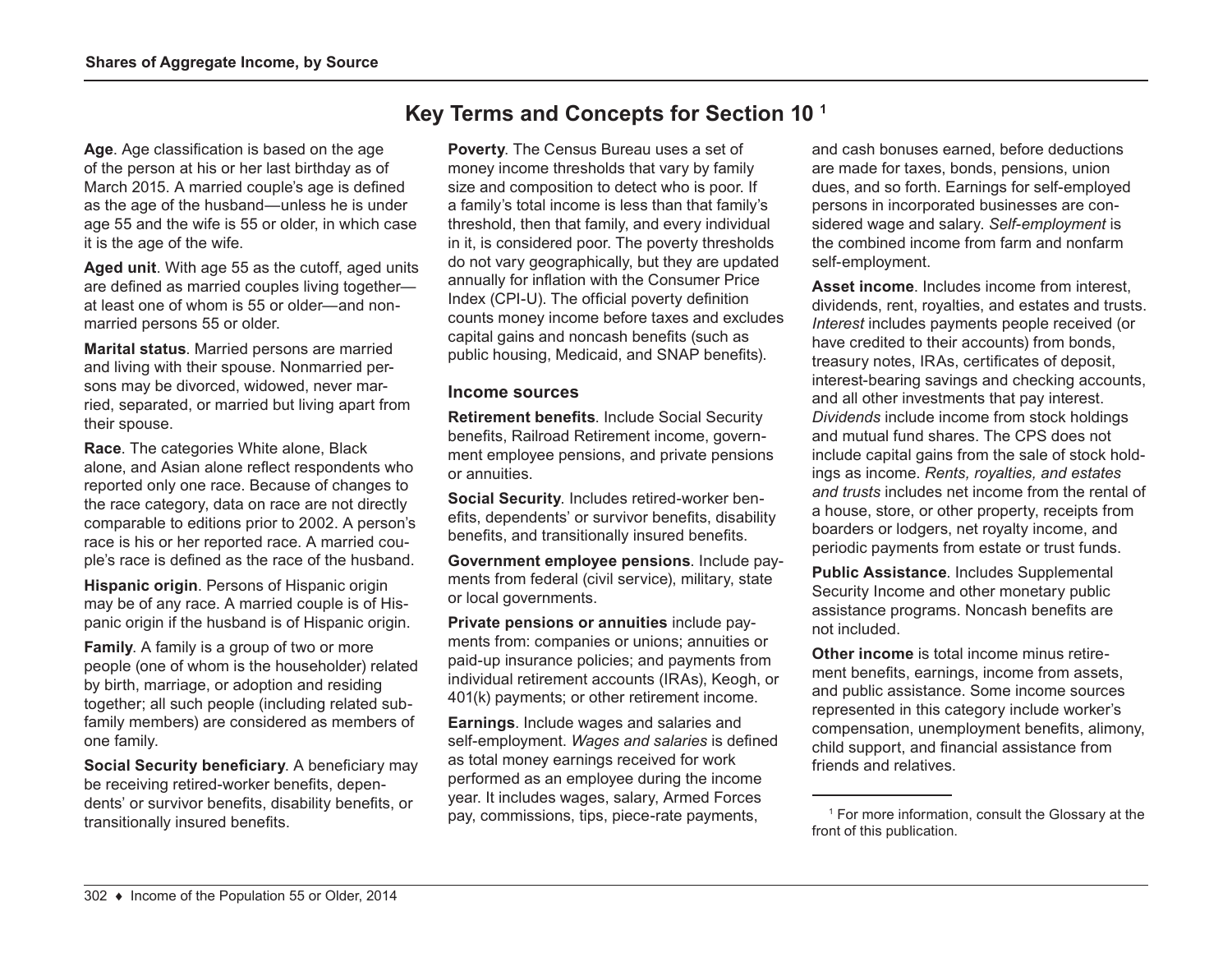**Percentage of aggregate income of aged units from specified source, by age, 2014**

|                               |            |            | Aged 65 or older |        |           |           |             |  |  |  |
|-------------------------------|------------|------------|------------------|--------|-----------|-----------|-------------|--|--|--|
| Source of income              | Aged 55-61 | Aged 62-64 | Total            | 65-69  | $70 - 74$ | $75 - 79$ | 80 or older |  |  |  |
| Total percent                 | 100.0      | 100.0      | 100.0            | 100.0  | 100.0     | 100.0     | 100.0       |  |  |  |
| Percentage of income from-    |            |            |                  |        |           |           |             |  |  |  |
| Earnings                      | 84.4       | 70.1       | 32.2             | 49.0   | 28.6      | 19.9      | 11.7        |  |  |  |
| Retirement benefits           | 7.1        | 19.0       | 54.1             | 38.9   | 57.4      | 65.9      | 71.8        |  |  |  |
| Social Security               | 2.8        | 9.0        | 33.2             | 22.9   | 35.0      | 41.0      | 46.1        |  |  |  |
| <b>Railroad Retirement</b>    | 0.0        | 0.2        | 0.2              | 0.1    | 0.2       | 0.1       | 0.3         |  |  |  |
| Government employee pensions  | 1.8        | 4.4        | 7.9              | 6.4    | 8.4       | 9.0       | 9.8         |  |  |  |
| Private pensions or annuities | 2.4        | 5.4        | 12.8             | 9.5    | 13.9      | 15.9      | 15.6        |  |  |  |
| Income from assets            | 5.8        | 7.6        | 9.7              | 8.3    | 10.0      | 10.4      | 11.7        |  |  |  |
| Cash public assistance        | 0.8        | 1.0        | 0.6              | 0.5    | 0.5       | 0.7       | 0.8         |  |  |  |
| Other                         | 1.8        | 2.3        | 3.4              | 3.3    | 3.4       | 3.0       | 4.1         |  |  |  |
| Number (thousands)            | 21,315     | 7,673      | 34,614           | 11,056 | 8,053     | 6,072     | 9,434       |  |  |  |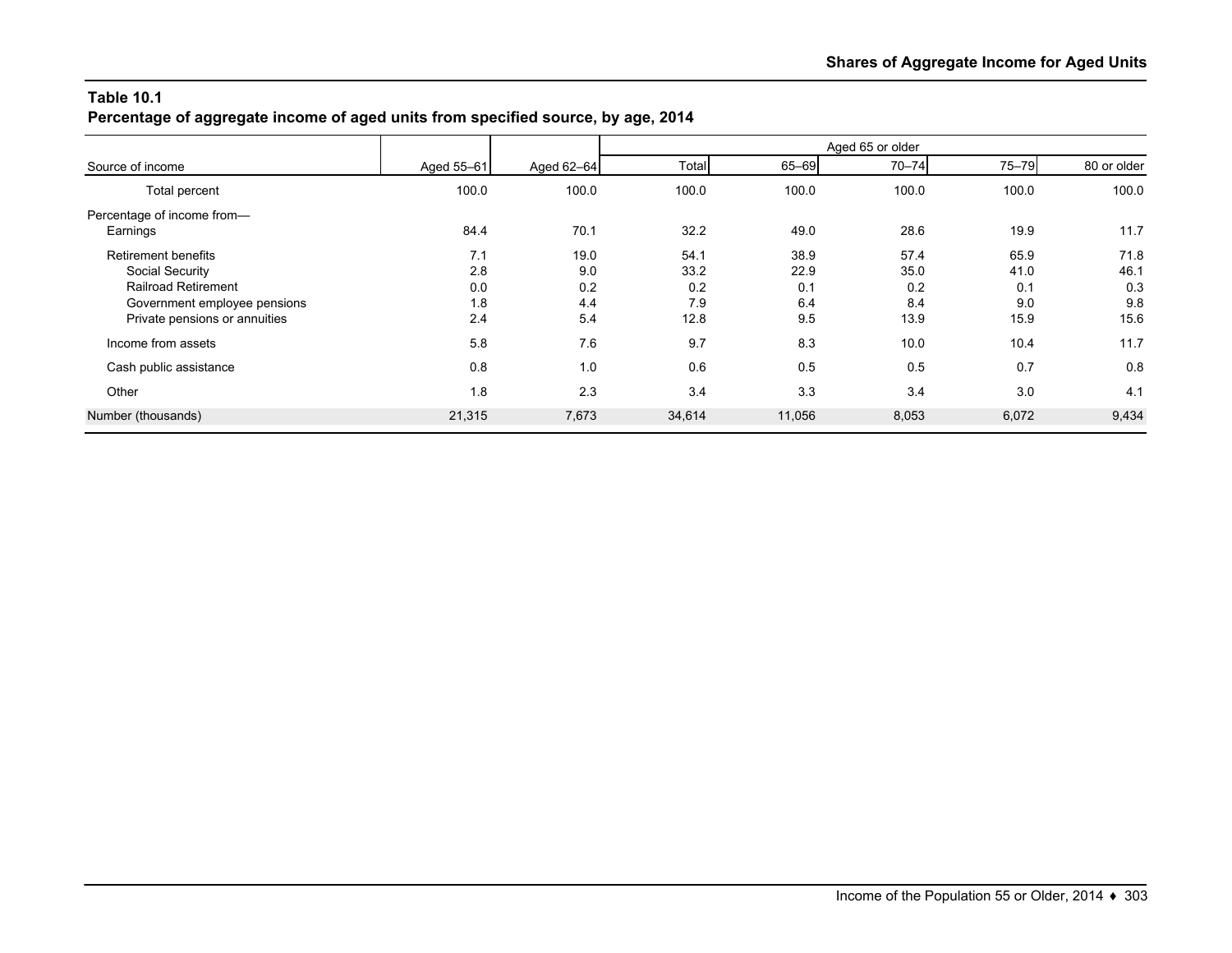**Percentage of aggregate income of aged units from specified source, by marital status and age, 2014**

| Married couples                                                                                    |                   |                    |                     |                     |                     |                     |                     | Nonmarried persons |                     |                     |                     |                     |                     |                     |  |
|----------------------------------------------------------------------------------------------------|-------------------|--------------------|---------------------|---------------------|---------------------|---------------------|---------------------|--------------------|---------------------|---------------------|---------------------|---------------------|---------------------|---------------------|--|
|                                                                                                    |                   |                    | Aged 65 or older    |                     |                     |                     |                     |                    |                     | Aged 65 or older    |                     |                     |                     |                     |  |
| Source of income                                                                                   | Aged<br>$55 - 61$ | Aged<br>$62 - 64$  | Total               | 65-69               | $70 - 74$           | 75-79               | 80 or<br>older      | Aged<br>$55 - 61$  | Aged<br>$62 - 64$   | Total               | 65-69               | $70 - 74$           | 75-79               | 80 or<br>older      |  |
| <b>Total percent</b>                                                                               | 100.0             | 100.0              | 100.0               | 100.0               | 100.0               | 100.0               | 100.0               | 100.0              | 100.0               | 100.0               | 100.0               | 100.0               | 100.0               | 100.0               |  |
| Percentage of income from-<br>Earnings                                                             | 86.3              | 74.0               | 38.3                | 53.5                | 32.7                | 23.4                | 17.8                | 79.2               | 59.6                | 21.1                | 38.1                | 20.3                | 13.3                | 6.0                 |  |
| <b>Retirement benefits</b><br>Social Security<br><b>Railroad Retirement</b><br>Government employee | 6.1<br>2.1<br>0.0 | 16.2<br>7.0<br>0.2 | 48.3<br>28.5<br>0.1 | 34.7<br>19.8<br>0.1 | 53.5<br>31.7<br>0.1 | 62.3<br>37.5<br>0.2 | 65.1<br>40.0<br>0.2 | 9.9<br>4.8<br>0.1  | 26.5<br>14.4<br>0.2 | 64.6<br>41.8<br>0.2 | 48.9<br>30.6<br>0.1 | 65.5<br>41.9<br>0.3 | 72.7<br>47.6<br>0.1 | 78.0<br>51.7<br>0.4 |  |
| pensions<br>Private pensions or<br>annuities                                                       | 1.7<br>2.2        | 4.0<br>5.0         | 7.4<br>12.2         | 5.9<br>9.0          | 8.1<br>13.6         | 8.8<br>15.9         | 9.4<br>15.5         | 2.1<br>2.9         | 5.3<br>6.6          | 8.9<br>13.8         | 7.5<br>10.7         | 8.9<br>14.4         | 9.1<br>15.9         | 10.2<br>15.8        |  |
| Income from assets                                                                                 | 5.8               | 7.2                | 10.2                | 8.6                 | 10.6                | 11.4                | 12.9                | 6.0                | 8.7                 | 8.9                 | 7.7                 | 8.8                 | 8.5                 | 10.6                |  |
| Cash public assistance                                                                             | 0.4               | 0.5                | 0.3                 | 0.2                 | 0.3                 | 0.4                 | 0.4                 | 2.2                | 2.4                 | 1.2                 | 1.4                 | 1.1                 | 1.3                 | 1.1                 |  |
| Other                                                                                              | 1.4               | 2.2                | 3.0                 | 3.0                 | 2.9                 | 2.4                 | 3.7                 | 2.8                | 2.7                 | 4.2                 | 3.9                 | 4.3                 | 4.2                 | 4.3                 |  |
| Number (thousands)                                                                                 | 10,722            | 3,889              | 14,474              | 5,402               | 3,722               | 2,667               | 2,683               | 10,593             | 3,784               | 20,140              | 5,654               | 4,331               | 3,404               | 6,751               |  |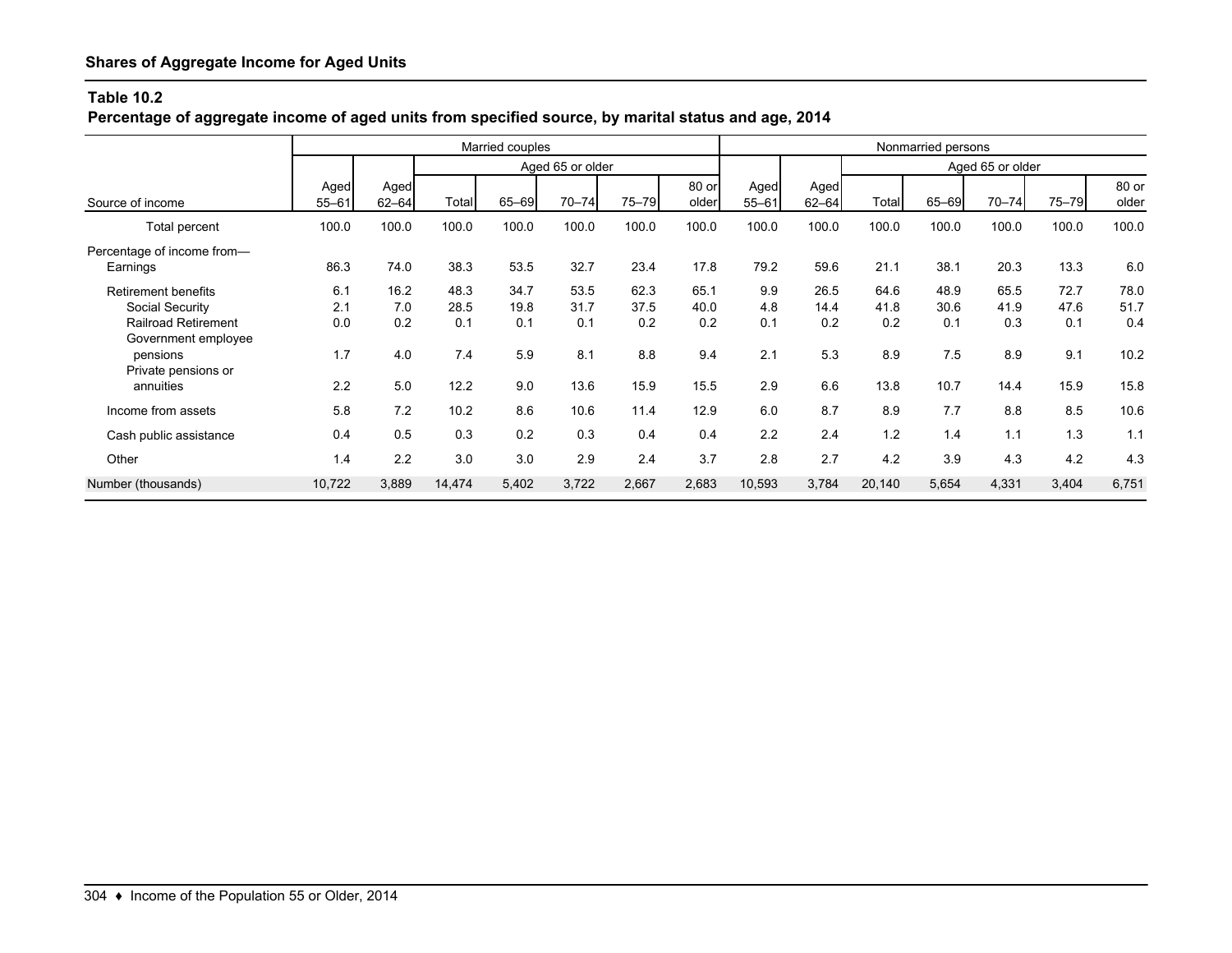**Percentage of aggregate income of aged units from specified source, by beneficiary status, marital status, and age, 2014**

|                                                                                                                | Beneficiary units          |                            |                            |                            |                            |                            |                            |                            |                            |                          | Nonbeneficiary units     |                           |                          |                          |                          |                          |                          |                            |
|----------------------------------------------------------------------------------------------------------------|----------------------------|----------------------------|----------------------------|----------------------------|----------------------------|----------------------------|----------------------------|----------------------------|----------------------------|--------------------------|--------------------------|---------------------------|--------------------------|--------------------------|--------------------------|--------------------------|--------------------------|----------------------------|
|                                                                                                                | All units                  |                            |                            | Married couples            |                            |                            | Nonmarried persons         |                            |                            | All units                |                          |                           | Married couples          |                          |                          | Nonmarried persons       |                          |                            |
| Source of income                                                                                               | $55 - 61$                  | $62 - 64$                  | 65 or<br>older             | $55 - 61$                  | $62 - 64$                  | 65 or<br>older             | $55 - 61$                  | $62 - 64$                  | 65 or<br>older             | $55 - 61$                | $62 - 64$                | 65 or<br>older            | $55 - 61$                | $62 - 64$                | 65 or<br>older           | $55 - 61$                | $62 - 64$                | 65 or<br>older             |
| Total percent                                                                                                  | 100.0                      | 100.0                      | 100.0                      | 100.0                      | 100.0                      | 100.0                      | 100.0                      | 100.0                      | 100.0                      | 100.0                    | 100.0                    | 100.0                     | 100.0                    | 100.0                    | 100.0                    | 100.0                    | 100.0                    | 100.0                      |
| Percentage of income from-<br>Earnings                                                                         | 44.3                       | 40.7                       | 23.3                       | 55.3                       | 48.8                       | 29.1                       | 11.6                       | 17.8                       | 12.9                       | 87.9                     | 82.2                     | 73.5                      | 89.1                     | 84.5                     | 79.3                     | 84.6                     | 76.2                     | 61.8                       |
| <b>Retirement benefits</b><br>Social Security<br><b>Railroad Retirement</b><br>Government employee<br>pensions | 45.7<br>35.4<br>0.0<br>3.7 | 48.3<br>30.7<br>0.1<br>8.3 | 63.0<br>40.4<br>0.1<br>8.2 | 36.3<br>25.8<br>0.0<br>3.8 | 40.3<br>23.6<br>0.1<br>8.6 | 57.0<br>34.9<br>0.1<br>8.1 | 73.9<br>64.3<br>0.0<br>3.5 | 70.7<br>51.0<br>0.1<br>7.7 | 73.8<br>50.1<br>0.1<br>8.4 | 3.8<br>0.0<br>0.0<br>1.7 | 6.9<br>0.0<br>0.3<br>2.7 | 12.5<br>0.0<br>0.4<br>6.6 | 3.4<br>0.0<br>0.0<br>1.6 | 6.1<br>0.0<br>0.2<br>2.1 | 9.3<br>0.0<br>0.0<br>4.4 | 4.7<br>0.0<br>0.1<br>2.0 | 9.1<br>0.0<br>0.3<br>4.3 | 19.1<br>0.0<br>1.0<br>11.1 |
| Private pensions or<br>annuities                                                                               | 6.6                        | 9.1                        | 14.3                       | 6.8                        | 8.1                        | 13.8                       | 6.0                        | 11.9                       | 15.1                       | 2.1                      | 4.0                      | 5.6                       | 1.8                      | 3.8                      | 4.9                      | 2.6                      | 4.5                      | 7.0                        |
| Income from assets                                                                                             | 3.2                        | 6.3                        | 9.7                        | 3.4                        | 6.3                        | 10.4                       | 2.6                        | 6.2                        | 8.5                        | 6.1                      | 8.2                      | 9.7                       | 6.0                      | 7.6                      | 9.1                      | 6.3                      | 9.7                      | 10.8                       |
| Cash public assistance                                                                                         | 1.9                        | 0.8                        | 0.3                        | 0.6                        | 0.5                        | 0.2                        | 5.8                        | 1.6                        | 0.5                        | 0.7                      | 1.1                      | 2.1                       | 0.3                      | 0.4                      | 0.8                      | 1.9                      | 2.8                      | 4.8                        |
| Other                                                                                                          | 4.8                        | 4.0                        | 3.7                        | 4.4                        | 4.1                        | 3.3                        | 6.0                        | 3.7                        | 4.3                        | 1.5                      | 1.6                      | 2.2                       | 1.2                      | 1.3                      | 1.5                      | 2.5                      | 2.3                      | 3.4                        |
| Number (thousands)                                                                                             | 3,000                      | 2,954                      | 29,150                     | 1,422                      | 1.480                      | 12,308                     | 1,579                      | 1,474                      | 16,841                     | 18,315                   | 4,719                    | 5,464                     | 9,300                    | 2,409                    | 2,166                    | 9,014                    | 2,309                    | 3,298                      |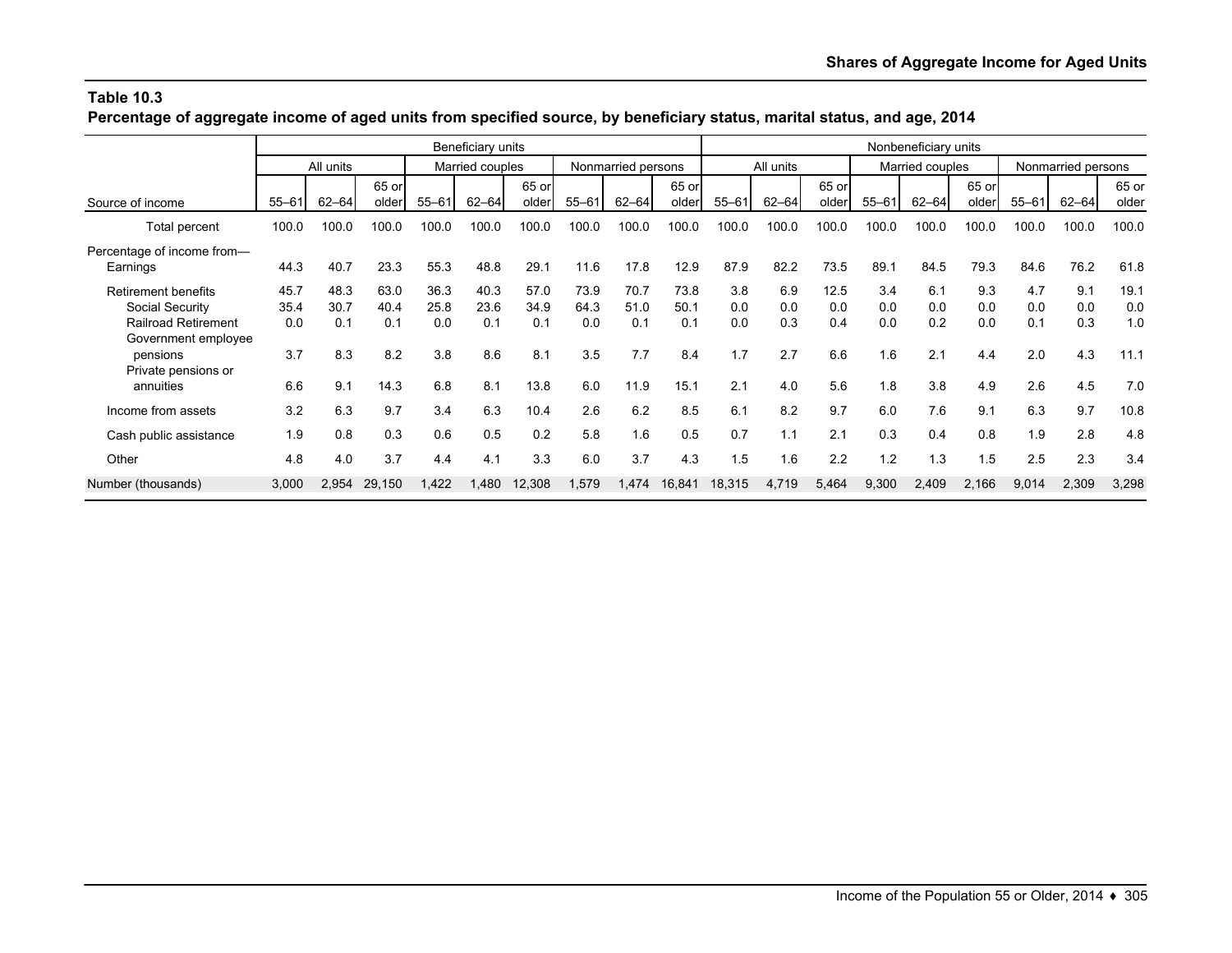**Percentage of aggregate income of aged units from specified source, by race, Hispanic origin, and marital status, 2014**

| White alone                                                                 |                     |                     |                               |                     | <b>Black alone</b>  |                               |                     | Asian alone         |                               | Hispanic origin     |                     |                               |  |
|-----------------------------------------------------------------------------|---------------------|---------------------|-------------------------------|---------------------|---------------------|-------------------------------|---------------------|---------------------|-------------------------------|---------------------|---------------------|-------------------------------|--|
| Source of income                                                            | All units           | couples             | Married Nonmarried<br>persons | All units           | couples             | Married Nonmarried<br>persons | All units           | couples             | Married Nonmarried<br>persons | All units           | couples             | Married Nonmarried<br>persons |  |
| Total percent                                                               | 100.0               | 100.0               | 100.0                         | 100.0               | 100.0               | 100.0                         | 100.0               | 100.0               | 100.0                         | 100.0               | 100.0               | 100.0                         |  |
| Percentage of income from-<br>Earnings                                      | 32.1                | 37.9                | 21.0                          | 28.2                | 37.8                | 20.6                          | 41.0                | 47.5                | 23.8                          | 36.1                | 42.9                | 26.0                          |  |
| <b>Retirement benefits</b><br>Social Security<br><b>Railroad Retirement</b> | 54.0<br>32.9<br>0.2 | 48.5<br>28.5<br>0.1 | 64.6<br>41.6<br>0.2           | 60.8<br>38.8<br>0.1 | 52.3<br>31.8<br>0.1 | 67.4<br>44.3<br>0.2           | 43.9<br>28.6<br>0.0 | 39.6<br>25.2<br>0.0 | 55.4<br>37.2<br>0.2           | 52.0<br>38.6<br>0.1 | 47.0<br>34.3<br>0.1 | 59.3<br>44.9<br>0.2           |  |
| Government employee<br>pensions<br>Private pensions or                      | 7.8<br>13.1         | 7.4<br>12.5         | 8.6<br>14.2                   | 10.4<br>11.5        | 10.6<br>9.9         | 10.2<br>12.7                  | 6.2<br>9.2          | 5.3<br>9.0          | 8.3<br>9.7                    | 5.6<br>7.7          | 5.2<br>7.5          | 6.2                           |  |
| annuities<br>Income from assets                                             | 10.1                | 10.5                | 9.5                           | 4.5                 | 5.8                 | 3.5                           | 9.9                 | 9.1                 | 12.0                          | 6.0                 | 6.3                 | 8.0<br>5.5                    |  |
| Cash public assistance                                                      | 0.5                 | 0.2                 | 0.9                           | 1.7                 | 0.4                 | 2.7                           | 2.3                 | 1.5                 | 4.6                           | 2.5                 | 0.9                 | 4.9                           |  |
| Other                                                                       | 3.3                 | 3.0                 | 3.9                           | 4.9                 | 3.8                 | 5.7                           | 2.9                 | 2.3                 | 4.2                           | 3.5                 | 2.9                 | 4.3                           |  |
| Number (thousands)                                                          | 28,998              | 12,687              | 16,311                        | 3,550               | 842                 | 2,708                         | 1,458               | 728                 | 730                           | 2,838               | 1,067               | 1,771                         |  |